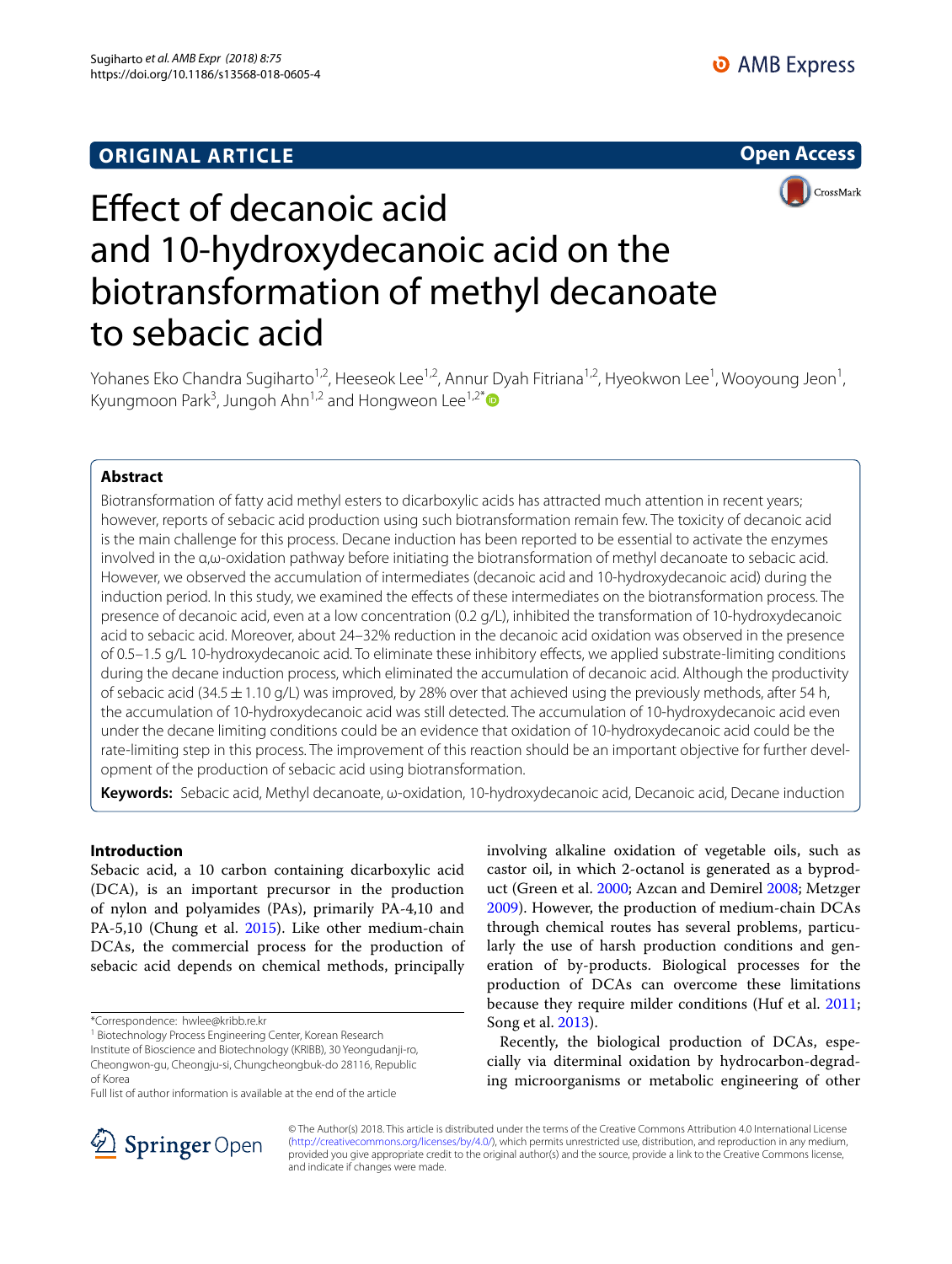microorganisms, such as *E*. *coli*, has been a focus of several studies (Yi and Rehm [1982](#page-8-2); Picataggio et al. [1992;](#page-8-3) Liu et al. [2004](#page-8-4); Sathesh-Prabu and Lee [2015;](#page-8-5) Cao et al. [2017](#page-7-4); Lee et al. [2017](#page-8-6); Yu et al. 2017). One of the commonly reported pathways for the production of DCAs involves diterminal oxidation of alkanes, resulting in the conversion of both the terminal methyl groups into carboxyl groups. The entire conversion process is referred to as the α,ω-oxidation pathway (Kester and Foster [1963](#page-7-6); Ratledge [1984](#page-8-7)). The mechanisms of oxidation in this pathway have been extensively studied (Eschenfeldt et al. [2003](#page-7-7); Cheng et al. [2005](#page-7-8); Huf et al. [2011](#page-7-3); Werner and Zibek [2017](#page-8-8)). Remarkably, this biotransformation process appears to be more feasible today for producing DCAs, and metabolic engineering of *E. coli* could be a breakthrough technology for production of these compounds either from glucose or fatty acids in the future.

Despite the popularity of alkanes as the main substrates for biotransformation processes, fatty acids and fatty acid methyl esters (FAMEs) have received more attention recently because they are considered as renewable resources. Fatty acids are naturally produced by plants whereas FAMEs are produced from transesterifcation of vegetable oils (Fukuda et al. [2001;](#page-7-9) Berchmans and Hirata [2008](#page-7-10)). Therefore, their use as the main raw material for DCA production can reduce the consumption of fossil fuels and would, thereby, prevent the aggravation of global warming. Recently, some researchers have elucidated the process of biotransformation of methyl laurate to dodecanedioic acid (Funk et al. [2017;](#page-7-11) Lee et al. [2017](#page-7-5)). These findings showed that *Candida tropicalis* could secrete several kinds of lipases and esterases for hydrolyzing FAMEs to fatty acids before converting them to DCAs (Galán-Ladero et al. [2010](#page-7-12)). Accordingly, FAMEs could be used as chief substrates for large-scale production of DCAs.

The biotransformation of FAMEs has been widely used for the production of dodecanedioic acid (12 carbon chain of DCAs) from dodecane (Yi and Rehm [1982](#page-8-2); Picataggio et al. [1992](#page-8-3)), methyl dodecanoate (Funk et al. [2017](#page-7-11)), or a combination of the two (Lee et al. [2017\)](#page-7-5). However, the use of this strategy for the production of sebacic acid has not been much reported (Shiio and Uchio [1971](#page-8-9); Beardslee et al. [2014;](#page-7-13) Chung et al. [2015\)](#page-7-0). Researchers have used decane induction for biotransformation of methyl decanoate to sebacic acid (Beardslee et al. [2014](#page-7-13)). Particularly, decane induction was performed using 10 g/L decane for 6 h before methyl decanoate was fed into the fermenter for biotransformation. However, while examining this method, we found the accumulation of decanoic acid and 10-hydroxydecanoic acid during the decane induction period even at lower concentrations of decane, which possibly could decrease the productivity of sebacic acid.

The toxicity of decanoic acid is considered to be a major limitation in the biological production of sebacic acid. Notably, medium-chain fatty acids, including decanoic acid, were reported to be cytotoxic (Viegas et al. [1989](#page-8-10); Stevens and Hofmeyr [1993](#page-8-11); Green et al. [2000;](#page-7-1) Liu et al. [2013](#page-8-12)); these compounds can either kill microorganisms or inhibit their growth (Desbois and Smith [2010](#page-7-14)). Moreover, the minimum inhibitory concentration of decanoic acid is very low. For instance, the growth of *Saccharomyces cerevisiae* was inhibited by 0.25 mM decanoic acid (Stratford and Anslow [1996\)](#page-8-13) and even 12 μM decanoic acid exhibited 17% inhibition of growth in *S. cerevisiae* (Alexandre et al. [1996](#page-7-15)). Thus, the accumulation of decanoic acid inactivates the cells and ceases the production of sebacic acid. Furthermore, decanoic acid remaining in the fermenter broth could cause foaming. Similar to the production of DCAs, the presence of decanoic acid in the fermenter can decrease the pH, and alkaline solution added to restore the pH in the fermenter (Hill et al. [1986\)](#page-7-16) can react with the remaining fatty acid compounds to produce soap. This phenomenon is undesirable because it drastically increases the level of broth, even to the point of overflowing from the fermenter. It is, therefore, critical to maintain decanoic acid-free conditions during the biological production of sebacic acid.

In this study, we investigated the effect of decanoic acid and 10-hydroxydecanoic acid on the α,ω-oxidation pathway. To enhance the biological production of sebacic acid, we attempted to remove their accumulation by performing decane induction using the continuous feeding method. In this process, the feeding rate of decane was regulated such that no decane remained in the fermenter broth. Thus, we used a substrate limiting condition during the induction period for sebacic acid production.

## **Materials and methods Microorganism**

A mutant of *C. tropicalis* American Type Culture Collection (ATCC) 20962 that was isolated via direct evolution using a continuous culture was used in this study. This strain has higher tolerance to decanoic acid than *C. tropicalis* ATCC 20962.

#### **Flask experiments**

Several colonies from agar plates were transferred to 20 mL yeast mold (YM) containing 3 g/L yeast extract,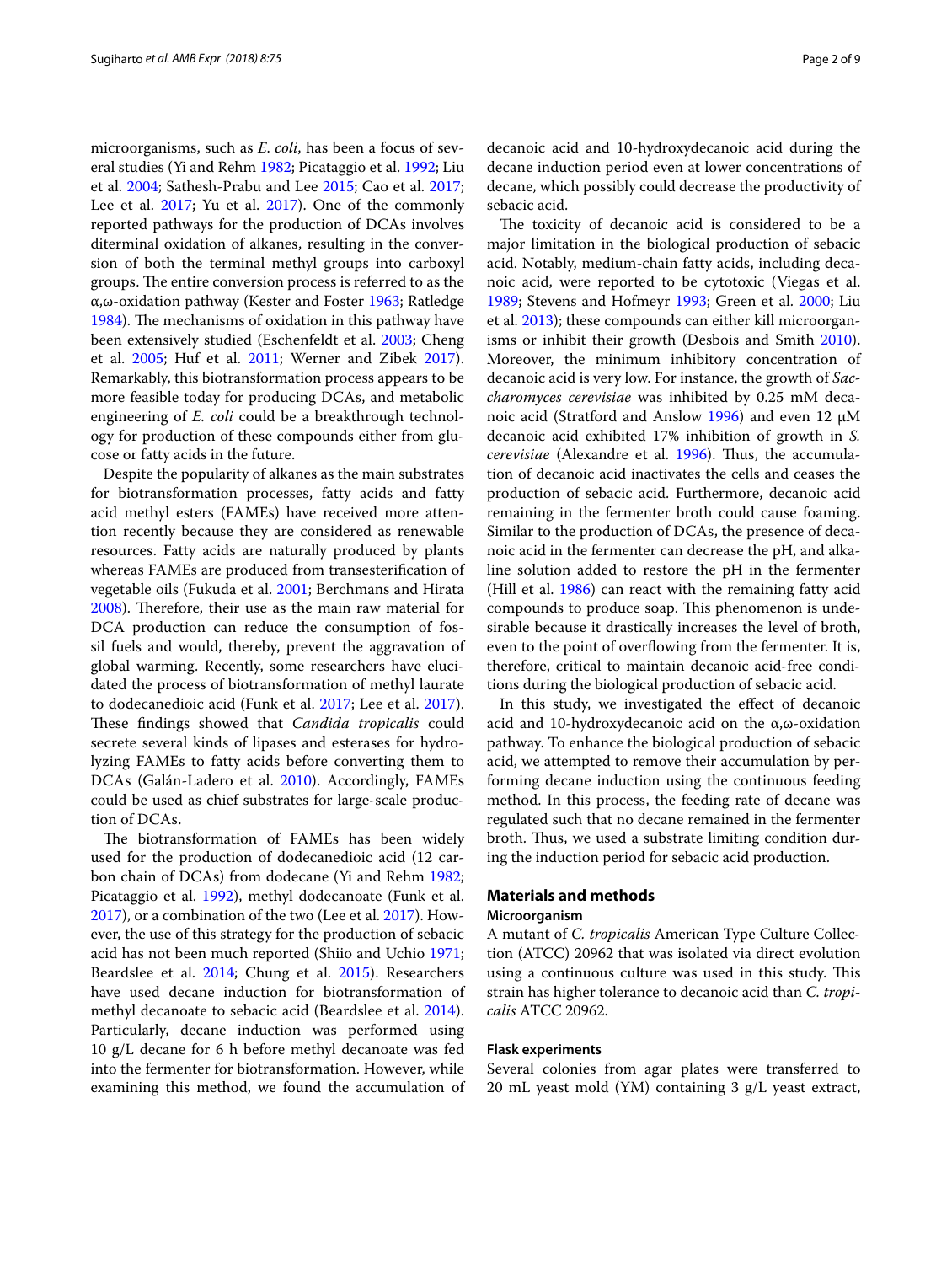3 g/L malt extract, 5 g/L peptone, and 10 g/L dextrose in a 250-mL baffled flask and cultivated overnight. Two milliliters of the cultivated broth was transferred to the growth medium containing 75 g/L glycerol, 6.7 g/L yeast nitro base without amino acids, 10 g/L yeast extract, 3 g/L ammonium sulfate, 5.9 g/L potassium dihydrogen phosphate, and 1.15 g/L dipotassium hydrogen phosphate. In the fask experiments, glycerol was selected as the carbon source instead of glucose. The use of glucose produces many organic acids, which are unfavorable for this process. After 24 h of growth, the entire broth from the growth fask was transferred to a conversion fask. After transferring the broth, the composition of components in the conversion fask was as follows: 50 g/L glycerol, 6.5 g/L yeast nitro base without amino acids, 3 g/L yeast extract, 1.82 g/L potassium dihydrogen phosphate, and 15 g/L dipotassium hydrogen phosphate, with additional substrates (decane, decanoic acid, methyl decanoate, 10-hydroxydecanoic acid, or a mixture of these substrates). Decanoic acid was stocked as potassium decanoate, which was produced by mixing potassium hydroxide and decanoic acid in demineralized water. The flask experiments were conducted in duplicate to ensure the credibility of results.

#### **Fermentation experiments**

Several colonies from agar plates were transferred to 20 mL YM solution and cultivated overnight. The culture was then transferred to 180 mL seed culture medium in a 2-L baffled flask and inoculated overnight. The composition of the seed culture medium was as follows: 20 g/L glucose, 5 g/L yeast extract, 0.5 g/L sodium chloride, 3.5  $g/L$  potassium nitrate, and 5  $g/L$  potassium dihydrogen phosphate. This culture was used as the seed for the main fermenter. The composition of the main fermenter broth was as follows: 50 g/L glucose, 15 g/L yeast extract, 0.5 g/L sodium chloride, 3.5 g/L potassium nitrate, 5 g/L potassium dihydrogen phosphate, and 0.5 g/L antifoam. The fermenter (CNS, Daejeon, South Korea) was operated at 30  $\degree$ C and 1 vvm of aeration. The agitation was in the range of 600-1000 rpm. The pH of the broth was maintained at 5.5 by adding 6.5 N sodium hydroxide. After glucose depletion, glucose solution (mixture of 800 g/L glucose and 40 g/L yeast extract) was fed to the fermenter until the cell concentration reached an optical density of 80. The glucose feeding speed was between 7.5 and 12.5 g/L/h. After the desired optical density was reached, the glucose feeding rate and pH were adjusted to  $2-2.5$  g/L/h and 7.5, respectively. Thereafter, decane induction was conducted with either a single bolus addition/pouring (Beardslee et al. [2014\)](#page-7-13), which is called the previous induction method, or the continuous feeding method. In the previous induction method, 10% v/v decane was poured into the fermenter after the growth phase was over, whereas 0.65 g/L/h decane was fed in the continuous feeding method. After completion of the induction, methyl decanoate was fed into the fermenter at a feeding rate between 0.6 and 0.7 g/L/h. When decane induction was performed by the pouring method, the methyl decanoate feeding rate was adjusted to prevent the sudden accumulation of fatty acid. The fermentation experiments were conducted in duplicate with at least three data measurements to ensure the credibility of results.

#### **Analytical method**

The biomass concentration was analyzed by measuring the absorbance at 600 nm using a UV spectrophotometer (Uvikon XL, Secomam, France). The glucose concentration was analyzed with a glucose analyzer (YSI 2700 Biochemistry Analyzer; Yellow Springs Instrument, USA).

The concentrations of sebacic acid, decane, decanoic acid, and 10-hydroxydecanoic acid were determined using gas chromatography as explained previously (Mishra et al. [2016](#page-8-14)). Gas chromatography (DANI Master GC; DANI Instruments SpA, Italy) was performed using an Rtx-5 column (Restek Corporation, USA). The oven temperature ranged from 70 to 237 °C, and the injector and detector temperatures were 280 and 300 °C, respectively. Prior to the analysis, 100 μL culture broth was mixed with 100 μL internal standard and was acidified with 100  $\mu$ L of 5 N H<sub>2</sub>SO<sub>4</sub>. Tetradecanedioic acid  $(10 \text{ g/L})$  was used as the internal standard. The acidifed samples were extracted with 300–500 μL diethyl ether. The solvent phase was then separated and mixed with *N*,*O*-bis(trimethylsilyl) trifuoroacetamide/BSTFA at 2:1 ( $v/v$ ). The final solution was then analyzed by gas chromatography.

## **Results**

## **Biotransformation of methyl decanoate to sebacic acid using decane induction: current limitations**

The biotransformation of methyl decanoate to sebacic acid was conducted in a 5-L fermenter (Fig. [1](#page-3-0)). After decane induction, methyl decanoate was fed into the fermenter, initially at a slow feeding rate  $(0.35 \text{ g/L/h})$ that was increased step-wise until it reached the desired value. The purpose of slower substrate feeding rate was to allow the cells to adapt to the toxicity of decanoic acid, which was produced from methyl decanoate. After 54 h,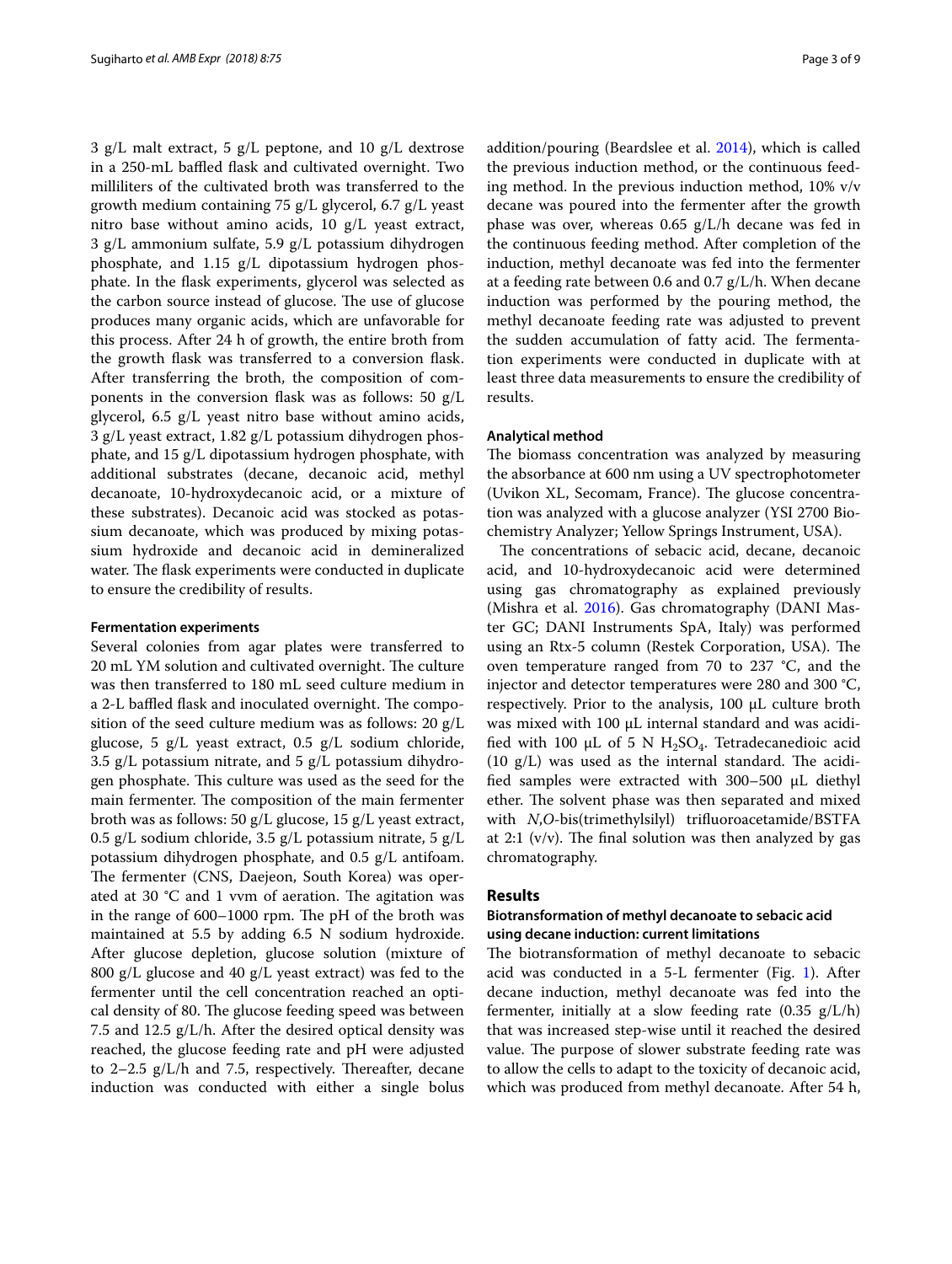<span id="page-3-0"></span> $27.0 \pm 2.14$  g/L sebacic acid  $(0.50 \pm 0.04$  g/L/h) was produced using this method.

The intermediates of the  $\alpha$ , $\omega$ -oxidation pathway, primarily decanoic acid and 10-hydroxydecanoic acid, were observed to accumulate during the decane induction period to specific concentrations. The accumulation of decanoic acid occurred in a shorter time compared to that required for the accumulation of 10-hydroxydecanoic acid. Moreover, the concentration of 10-hydroxydecanoic acid during the accumulation period was higher than that of decanoic acid.

## **Efect of decanoic acid and 10‑hydroxydecanoic on the α,ω‑oxidation pathway**

We determined the effect of decanoic acid and 10-hydroxydecanoic acid, especially of the latter compound, accumulated during the induction period, on the α,ω-oxidation pathway because very little information is available in this regard, as of date. Firstly, the toxicity of decanoic acid was tested in the fask culture during the production of sebacic acid from 10-hydroxydecanoic acid (Fig. [2](#page-4-0)). In the absence of decanoic acid, *C. tropicalis* completely converted 1 g/L of 10-hydroxydecanoic acid to sebacic acid after 5 h in the fask culture. However, decanoic acid, even at 0.2 g/L, inhibited the conversion of 10-hydroxydecanoic acid to sebacic acid. Furthermore, there was almost no 10-hydroxydecanoic acid conversion when the decanoic acid concentration was higher than  $0.4$  g/L. These results indicated that decanoic acid inactivated the cells when its concentration exceeded the inhibitory concentration for this strain  $(0.4 \text{ g/L})$ .

Next, the efects of 10-hydroxydecanoic acid on the rate of decanoic acid oxidation were examined in the flask culture (Fig.  $3$ ). The consumption rate of decanoic acid in the presence of 10-hydroxydecanoic acid (between 0.5 and 1.5  $g/L$ ) was 24–32% lower than in the absence of 10-hydroxydecanoic acid, showing the inhibition of the decanoic acid oxidation reaction. Additionally, the amount of sebacic acid produced was proportional to the initial concentration of 10-hydroxydecanoic acid; sebacic acid was mainly produced from 10-hydroxydecanoic acid in this experiment.

Subsequently, the efect of 10-hydroxydecanoic acid on the oxidation of decane was examined in a fask culture (Fig.  $4a$ ). The presence of 10-hydroxydecanedioic acid triggered the accumulation of decanoic acid (from the oxidation of decane) and cell deactivation after 12 h of induction (36 h of cultivation). This phenomenon did not occur when there was no 10-hydroxydecanoic acid in the broth (Fig. [4b](#page-5-0)). In addition, the decane consumption rate was decreased when 10-hydroxydecanoic acid was present in the broth.

Based on these data, we concluded that both the intermediates negatively afect the biological production of sebacic acid. Therefore, their elimination is important for the robustness of the process.

### **Decane induction by continuous feeding method**

To prevent the accumulation of decanoic acid and 10-hydroxydecanoic acid, a modifcation of decane induction method, by continuous feeding instead of pulse pouring, was performed in a 5-L fermenter.

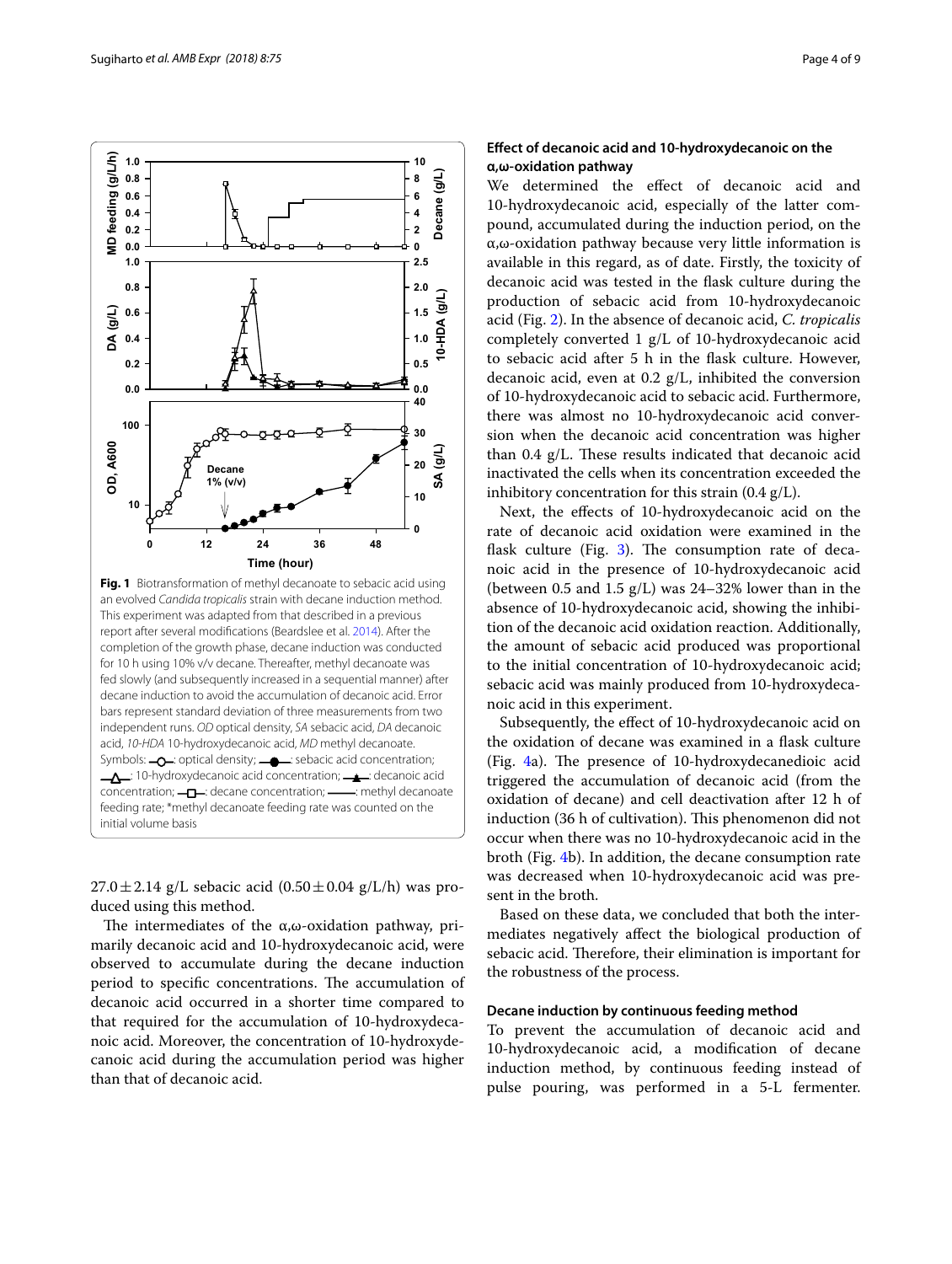

<span id="page-4-0"></span>After completion of the growth phase, approximately  $0.65$  g/L/h decane was fed into the fermenter for induction (Fig. [5\)](#page-6-0). Importantly, decane feeding rate was adjusted such that there was no decane remaining in the fermenter broth. After approximately 10 h of induction, methyl decanoate was fed at a similar feeding rate. Approximately  $34.5 \pm 1.10$  g/L sebacic acid  $(0.64 \pm 0.02 \text{ g/L/h})$  was produced after 54 h of fermentation using this method. In this method, the fermenter broth contained almost no decanoic acid. However, the accumulation of 10-hydroxydecanoic acid in the fermenter broth was still observed.

## **Discussion**

As observed in previous studies, decane induction was necessary for the activation of enzymes involved in the α,ω-oxidation pathway prior to the biotransformation of methyl decanoate to sebacic acid (Beardslee et al. [2014](#page-7-13)). In a preliminary test (Additional fle [1:](#page-7-17) Figure S1), the



<span id="page-4-1"></span>possibility of using potassium decanoate (represented as decanoic acid) or methyl decanoate as inducers for these enzymes was examined in flask cultures. The results of this experiment confrmed that the toxicity of decanoic acid interferes with the activation and even inactivates the cells (when potassium decanoate or methyl decanoate were used as inducers at concentrations as low as 0.4 g/L). In contrast, this negative trend was not observed when decane was used for induction. Therefore, decane induction was inevitable for the biotransformation of methyl decanoate to sebacic acid.

There were two main limitations in the previous decane induction process (by pouring/single bolus addition method) for achieving higher sebacic acid productivity (Fig. [1](#page-3-0)). First, an adjustment of the feeding rate of methyl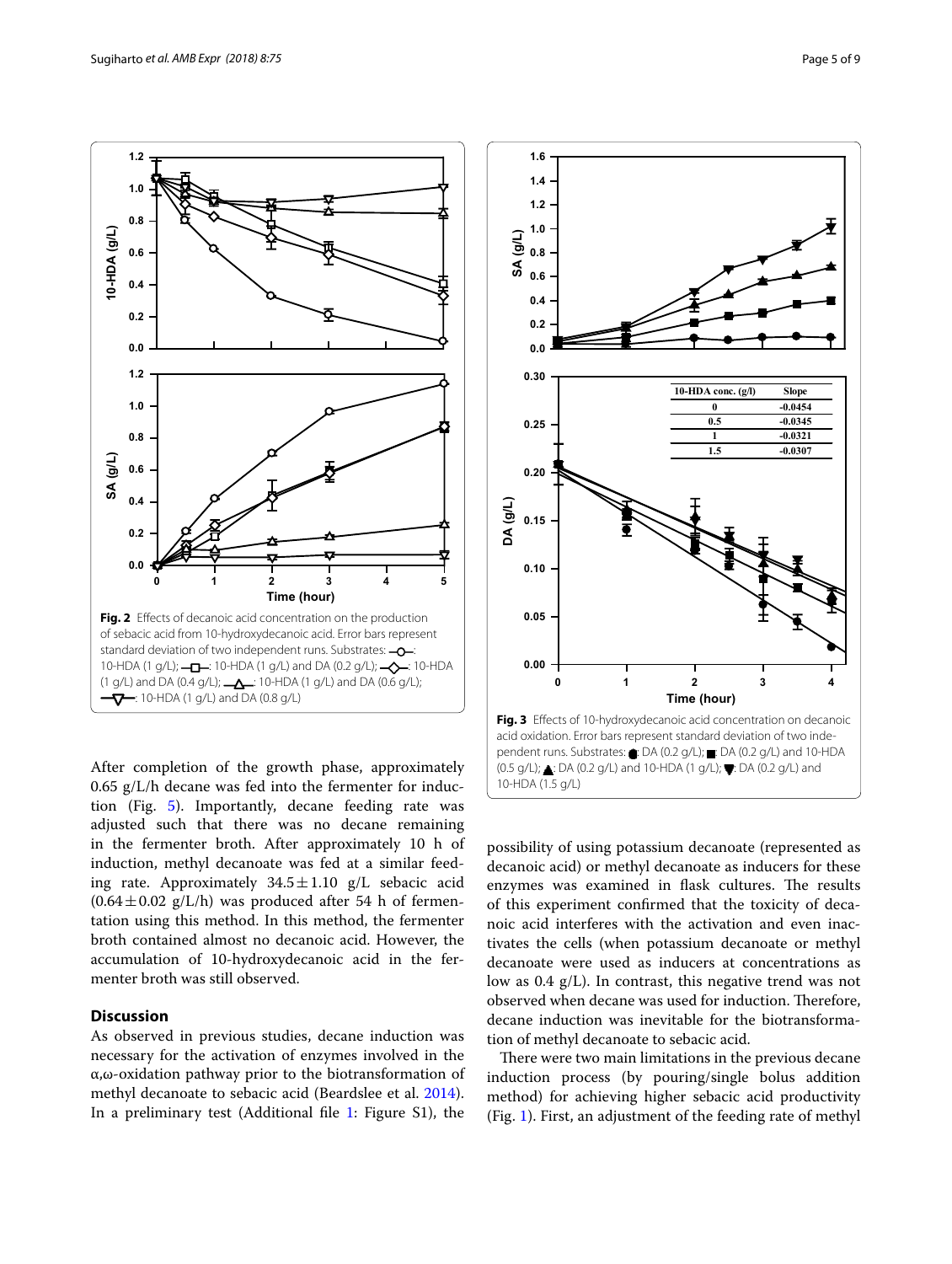

<span id="page-5-0"></span>decanoate (for decanoic acid adaptation) was required at an early period of methyl decanoate transformation. If this method was not followed, the fermentation would fail because of marked accumulation of decanoic acid and loss of the cell viability (Additional fle [1](#page-7-17): Figure S2). However, this solution was undesirable since it could decrease the sebacic acid productivity. Consecutively, higher feeding rate of methyl decanoate was an interesting proposition for enhancing the production of sebacic acid. Second, the accumulation of intermediates, especially decanoic acid, would pose extra risk for the stable production process because of its toxicity (Fig. [2\)](#page-4-0). As reported earlier, decanoic acid was found to be cytotoxic for cells. Therefore, elimination of this compound during fermentation was a major objective in the biological production of sebacic acid.

Remarkably, substrate-limiting conditions during the decane induction period were efective enough for overcoming these limitations; it could especially eliminate the accumulation of decanoic acid as well and could remove the decanoic acid adaptation period in the early stage of methyl decanoate transformation (Fig. [5\)](#page-6-0). Notably, this decane induction method provided a huge improvement in the biotransformation of methyl decanoate to sebacic acid (Table [1](#page-6-1)). Besides strain improvement, appropriate decane induction strategy was important to achieve a higher production of sebacic acid (Beardslee et al. [2014](#page-7-13)). Thus, the application of this method would have a

signifcant efect in the large-scale production of sebacic acid.

In addition, low solubility of decanoic acid in water could become a critical issue during this biotransformation process. In fermenter broth, methyl decanoate can be hydrolyzed to decanoic acid and methanol using lipases and esterase of *C. tropicalis* (Galán-Ladero et al. [2010](#page-7-12)). Practically, maintaining pH of 7.5 could ensure the solubility of decanoic acid. Because the pKa value of decanoic acid was lower than 7.5, it existed in a dissociated form in the fermenter broth and reacted with NaOH. The product of this reaction, sodium decanoate, was easily soluble in water. Notably, the main purpose of this pH control was for the solubility of sebacic acid instead of decanoic acid (Liu et al. [2004](#page-8-4)).

Additionally, the detail transport mechanism of 10-carbon chain of fatty acids was still debatable. Shorter carbon chains of fatty acids are transported by difusion; however, longer carbon chains could be transported by either freely or by mediation of some protein (Hettema and Tabak [2000\)](#page-7-18). Detailed study about these phenomena could be an interesting topic for further researches.

In the method described in the present study, the accumulation of 10-hydroxydecanoic acid was still detected in the fermenter broth even under decane limiting condition. Interestingly, this fnding might be a proof that oxidation of 10-hydroxydecanoic acid is a bottleneck (the rate-limiting step) in the biological production of sebacic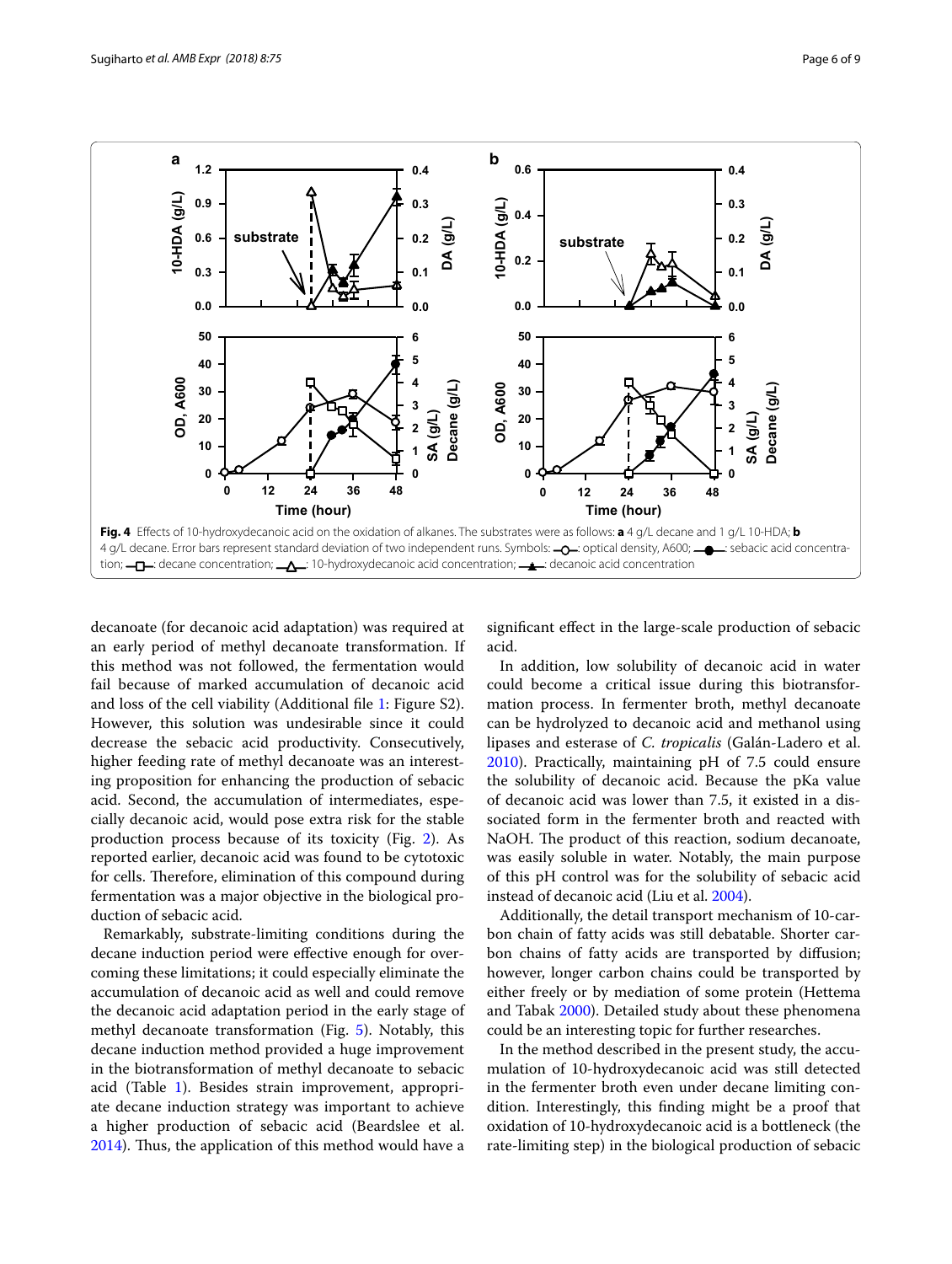<span id="page-6-0"></span>acid using *C. tropicalis*. Additionally, the accumulation of 10-hydroxydecanoic acid was always observed after a long time in biotransformation, usually after more than 60 h of the cultivation time (more than 40 h of biotransformation) even without increasing the methyl decanoate feeding rate (data not shown). Previously, evidence for a similar bottleneck in the production of dodecanedioic acid by *Yarrowia lipolytica* has been provided (Gatter et al. [2014;](#page-7-19) Werner and Zibek [2017](#page-8-8)). Further investigations are necessary to confrm these phenomena.

Because of the inhibition caused by decanoic acid (Figs. [3](#page-4-1) and [4](#page-5-0)), elimination of this compound from the fermenter broth is essential for stabilizing the biotransformation process. Besides improving the oxidation of alkanes or fatty acids (Eschenfeldt et al. [2003;](#page-7-7) Funk et al. [2017\)](#page-7-11), increasing the oxidation reaction rate of 10-hydroxydecanoic acid could be another important aim to further improve this biotransformation process. Various prospective solutions for increasing the specifc activity of the enzymes involved in this reaction, such as overexpression of the relevant enzymes in *C. tropicalis*, cloning of alternative enzymes from other microorganisms, or protein engineering, would be required for overcoming this limitation. The enzymes of *C. tropicalis* involved in this reaction, especially fatty alcohol oxidase and fatty alcohol dehydrogenase, have been studied extensively (Kemp et al. [1988](#page-7-20); Eirich et al. [2004;](#page-7-21) Lu et al. [2010](#page-8-15)). In this context, the overexpression of FAO1 gene of *Y. lipolytica* was reported to increase the productivity of dodecanedioic acid (Gatter et al. [2014](#page-7-19)).

As the conclusion, decane induction by continuous feeding would be essential for large scale biotransformation of methyl decanoate to sebacic acid. However, accumulation trend of 10-hydroxydecanoic acid was still observed even under decane limiting condition; this fnding might be an early evidence that oxidation of 10-hydroxydecanoic acid is a bottleneck in the process when using *C. tropicalis.* To increase productivity of sebacic acid, study about these phenomena could be an important research area. Besides that, further investigation about transport phenomena of decanoic acid in the cell membrane also would be an interesting research topic in the future.

<span id="page-6-1"></span>

| Table 1 Research progress on the biotransformation of decane and methyl decanoate to sebacic acid |  |  |  |  |  |  |
|---------------------------------------------------------------------------------------------------|--|--|--|--|--|--|
|---------------------------------------------------------------------------------------------------|--|--|--|--|--|--|

C. cloacae 310 **Decane Decane 0.427**  $a^a$  Shiio and Uchio [\(1971](#page-8-9))

Engineered *C. tropicalis* Decane + methyl decanoate  $\pm 13^b$  <sup>-3</sup> - Beardslee et al. [\(2014\)](#page-7-13)

Engineered *C. tropicalis* Decane 0.94 –<sup>a</sup> Chung et al. [\(2015](#page-7-0)), Beardslee et al. [\(2014\)](#page-7-13)

**Microorganisms Substrates Titer (g/L) Productivity (g/L ·h) References**

*C. tropicalis* mutant Decane+methyl decanoate 27.0±2.14c 0.50±0.04 This study *C. tropicalis* mutant Decane + methyl decanoate  $34.5 \pm 1.10^d$   $0.64 \pm 0.02$  This study

| <sup>a</sup> Not enough information |  |  |  |  |
|-------------------------------------|--|--|--|--|
|                                     |  |  |  |  |

 $b$  Decane induction by single bolus addition of 10 g/L decane (induction time: 6 h)

 $c$  Decane induction by single bolus addition of 1% v/v decane (induction time: 10 h)

d Decane induction by substrate limitation condition/continuous feeding (0.65 g/L/h decane for 10 h)

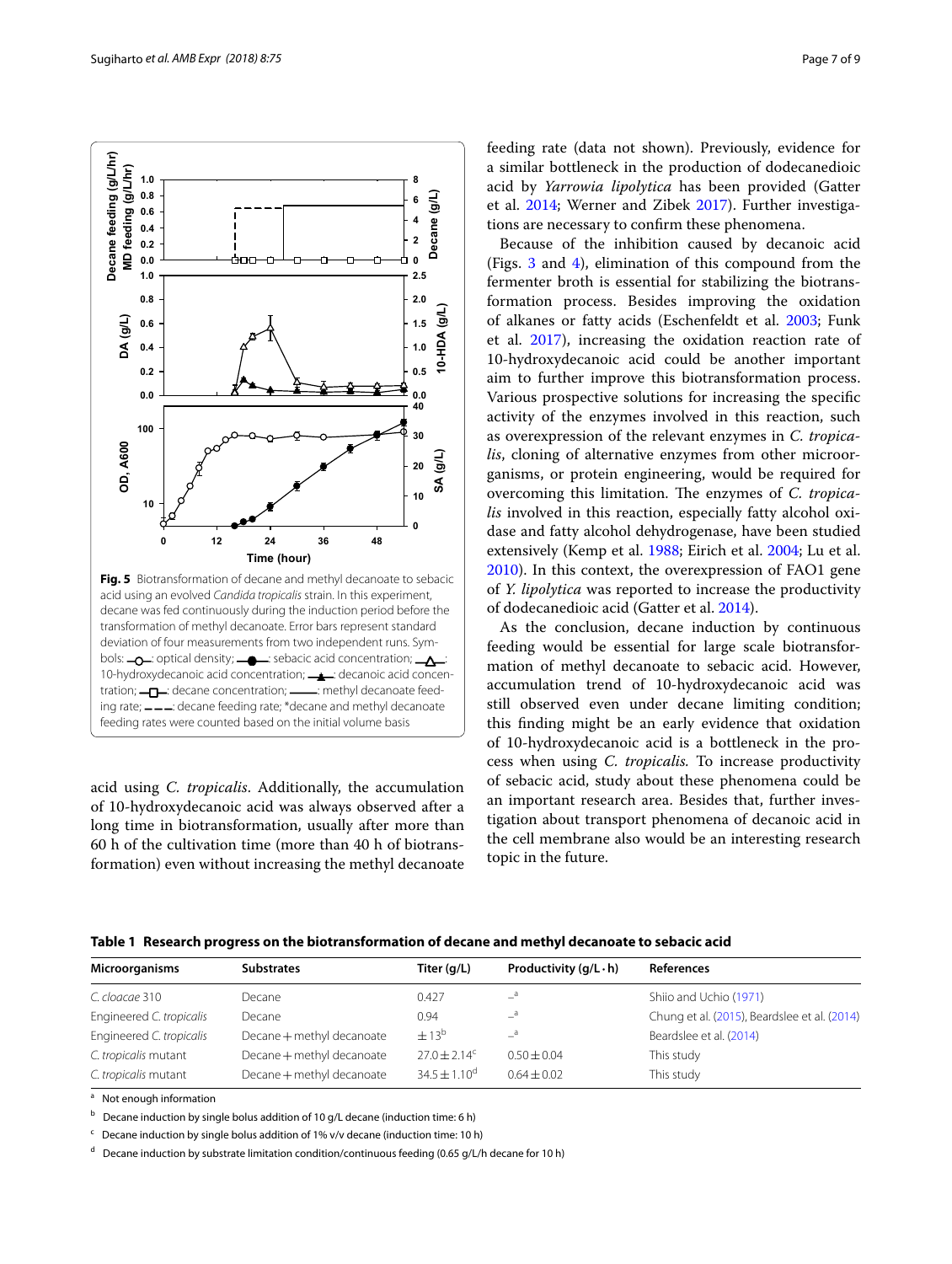## **Additional fle**

<span id="page-7-17"></span>**[Additional fle](https://doi.org/10.1186/s13568-018-0605-4) 1.** Additional Figures S1, S2.

#### **Abbreviations**

10-HDA: 10-hydroxydecanoic acid; DA: decanoic acid; DCAs: dicarboxylic acids; FAMEs: fatty acid methyl esters; FAO: fatty alcohol oxidase; PA: polyamide; SA: sebacic acid; YM: yeast mold.

#### **Authors' contributions**

KP, JA, and HL designed the entire research project; YECS, HL, ADF, and HL designed the experimental details; YECS, HL, ADF, HL, and WJ did all the fask and fermentation experiments; YECS, HL, ADF, and HL interpreted the data; YECS prepared the manuscript; HL reviewed the manuscript; YECS, HL, ADF, and HL revised the manuscript. All authors read and approved the fnal manuscript.

#### **Author details**

<sup>1</sup> Biotechnology Process Engineering Center, Korean Research Institute of Bioscience and Biotechnology (KRIBB), 30 Yeongudanji-ro, Cheongwon-gu, Cheongju-si, Chungcheongbuk-do 28116, Republic of Korea. 2 Department of Bioprocess Engineering, KRIBB School of Biotechnology, Korea University of Science and Technology (UST), 217 Gajeong-ro, Yuseong-gu, Daejeon 34113, Republic of Korea.<sup>3</sup> Department of Biological and Chemical Engineering, Hongik University, 2639 Sejong-ro, Sejong-si 30016, Republic of Korea.

#### **Acknowledgements**

We would like to express our highest gratitude for the help provided by Gyuyeon Park during the experiments.

#### **Competing interests**

The authors declare that they have no competing interests.

#### **Availability of data and materials**

Besides the data provided in the fgures, tables, and supplementary materials in this paper, other data generated as part of a specifc project with limited data sharing policy are not publicly shared.

#### **Consent for publication**

Not applicable.

**Ethics approval and consent to participate** Not applicable.

#### **Funding**

This research was supported by the Research Initiative Program (KGM4231713) of Korea Research Institute of Bioscience and Biotechnology, Industry Core Technology Development Project (N10047873), and Global R&D Project (N000677) of the Ministry of Trade, Industry and Energy of Korea.

#### **Publisher's Note**

Springer Nature remains neutral with regard to jurisdictional claims in published maps and institutional afliations.

#### Received: 9 March 2018 Accepted: 28 April 2018 Published online: 05 May 2018

#### **References**

<span id="page-7-15"></span>Alexandre H, Mathieu B, Charpentier C (1996) Alteration in membrane fuidity and lipid composition, and modulation of H+-ATPase activity in *Saccharomyces cerevisiae* caused by decanoic acid. Microbiology 142:469–475. <https://doi.org/10.1099/13500872-142-3-469>

- <span id="page-7-2"></span>Azcan N, Demirel E (2008) Obtaining 2-octanol, 2-octanone, and sebacic acid from castor oil by microwave-induced alkali fusion. Ind Eng Chem Res 47:1774–1778.<https://doi.org/10.1021/ie071345u>
- <span id="page-7-13"></span>Beardslee T, Picataggio S, Eirich ED, Laplaza JM (2014) Biological methods for preparing a fatty dicarboxylic acid. US2014/0228586A1
- <span id="page-7-10"></span>Berchmans HJ, Hirata S (2008) Biodiesel production from crude *Jatropha curcas* L. seed oil with a high content of free fatty acids. Bioresour Technol 99:1716–1721.<https://doi.org/10.1016/j.biortech.2007.03.051>
- <span id="page-7-4"></span>Cao W, Liu B, Luo J, Yin J, Wan Y (2017) α, ω-Dodecanedioic acid production by *Candida viswanathii* ipe-1 with co-utilization of wheat straw hydrolysates and *n*-dodecane. Bioresour Technol 243:179–187. [https://doi.](https://doi.org/10.1016/j.biortech.2017.06.082) [org/10.1016/j.biortech.2017.06.082](https://doi.org/10.1016/j.biortech.2017.06.082)
- <span id="page-7-8"></span>Cheng Q, Sanglard D, Vanhanen S, Huan TL, Bombelli P, Smith A, Slabas AR (2005) *Candida* yeast long chain fatty alcohol oxidase is a c-type haemoprotein and plays an important role in long chain fatty acid metabolism. Biochim Biophys Acta Mol Cell Biol Lipids 1735:192–203. [https://doi.](https://doi.org/10.1016/j.bbalip.2005.06.006) [org/10.1016/j.bbalip.2005.06.006](https://doi.org/10.1016/j.bbalip.2005.06.006)
- <span id="page-7-0"></span>Chung H, Yang JE, Ha JY, Chae TU, Shin JH, Gustavsson M, Lee SY (2015) Bio-based production of monomers and polymers by metabolically engineered microorganisms. Curr Opin Biotechnol 36:73–84. [https://doi.](https://doi.org/10.1016/j.copbio.2015.07.003) [org/10.1016/j.copbio.2015.07.003](https://doi.org/10.1016/j.copbio.2015.07.003)
- <span id="page-7-14"></span>Desbois AP, Smith VJ (2010) Antibacterial free fatty acids: activities, mechanisms of action and biotechnological potential. Appl Microbiol Biotechnol 85:1629–1642. <https://doi.org/10.1007/s00253-009-2355-3>
- <span id="page-7-21"></span>Eirich LD, Craft DL, Steinberg L, Asif A, Eschenfeldt WU, Stols L, Donnelly MI, Wilson CR (2004) Cloning and characterization of three fatty alcohol oxidase genes from *Candida tropicalis* strain ATCC 20336. Appl Environ Microbiol 70:4872–4879. [https://doi.org/10.1128/](https://doi.org/10.1128/AEM.70.8.4872-4879.2004) [AEM.70.8.4872-4879.2004](https://doi.org/10.1128/AEM.70.8.4872-4879.2004)
- <span id="page-7-7"></span>Eschenfeldt WH, Zhang Y, Samaha H, Eirich LD, Wilson CR, Mark I, Stols L, Donnelly MI (2003) Transformation of fatty acids catalyzed by cytochrome P450 monooxygenase enzymes of *Candida tropicalis*. Appl Environ Microbiol 69:5992–5999.<https://doi.org/10.1128/AEM.69.10.5992>
- <span id="page-7-9"></span>Fukuda H, Kondo A, Noda H (2001) Biodiesel fuel production by transesterifcation of oils. J Biosci Bioeng 92:405–416. [https://doi.org/10.1016/](https://doi.org/10.1016/S1389-1723(01)80288-7) [S1389-1723\(01\)80288-7](https://doi.org/10.1016/S1389-1723(01)80288-7)
- <span id="page-7-11"></span>Funk I, Rimmel N, Schorsch C, Sieber V, Schmid J (2017) Production of dodecanedioic acid via biotransformation of low cost plant-oil derivatives using *Candida tropicalis*. J Ind Microbiol Biotechnol. [https://doi.](https://doi.org/10.1007/s10295-017-1972-6) [org/10.1007/s10295-017-1972-6](https://doi.org/10.1007/s10295-017-1972-6)
- <span id="page-7-12"></span>Galán-Ladero M, Blanco M, Sacristán B, Fernández-Calderón M, Pérez-Giraldo C, Gómez-García A (2010) Enzymatic activities of *Candida tropicalis* isolated from hospitalized patients. Med Mycol 48:207–210. [https://doi.](https://doi.org/10.3109/13693780902801242) [org/10.3109/13693780902801242](https://doi.org/10.3109/13693780902801242)
- <span id="page-7-19"></span>Gatter M, Förster A, Bär K, Winter M, Otto C, Petzsch P, Ježková M, Bahr K, Pfeifer M, Matthäus F, Barth G (2014) A newly identifed fatty alcohol oxidase gene is mainly responsible for the oxidation of long-chain ω-hydroxy fatty acids in *Yarrowia lipolytica*. FEMS Yeast Res 14:858–872. <https://doi.org/10.1111/1567-1364.12176>
- <span id="page-7-1"></span>Green KD, Turner MK, Woodley JM (2000) *Candida cloacae* oxidation of longchain fatty acids to dioic acids. Enzyme Microb Technol 27:205–211. [https://doi.org/10.1016/S0141-0229\(00\)00217-9](https://doi.org/10.1016/S0141-0229(00)00217-9)
- <span id="page-7-18"></span>Hettema EH, Tabak HF (2000) Transport of fatty acids and metabolites across the peroxisomal membrane. Biochim Biophys Acta 1486:18–27
- <span id="page-7-16"></span>Hill FF, Venn I, Lukas KL (1986) Studies on the formation of long-chain dicarboxylic acids from puren-alkanes by a mutant of *Candida tropicalis*. Appl Microbiol Biotechnol 24:168–174. <https://doi.org/10.1007/BF01982562>
- <span id="page-7-3"></span>Huf S, Krugener S, Hirth T, Rupp S, Zibek S (2011) Biotechnological synthesis of long-chain dicarboxylic acids as building blocks for polymers. Eur J Lipid Sci Technol 113:548–561. <https://doi.org/10.1002/ejlt.201000112>
- <span id="page-7-20"></span>Kemp GD, Dickinson FM, Ratledge C (1988) Inducible long chain alcohol oxidase from alkane-grown *Candida tropicalis*. Appl Microbiol Biotechnol 29:370–374.<https://doi.org/10.1007/BF00265821>
- <span id="page-7-6"></span>Kester AS, Foster JW (1963) Diterminal oxidation of long-chain alkanes by bacteria. J Bacteriol 85:859–869
- <span id="page-7-5"></span>Lee H, Sugiharto YEC, Lee S, Park G, Han C, Jang H, Jeon W, Park H, Ahn J, Kang K, Lee H (2017) Characterization of the newly isolated ω-oxidizing yeast *Candida sorbophila* DS02 and its potential applications in long-chain dicarboxylic acid production. Appl Microbiol Biotechnol 101:6333–6342. <https://doi.org/10.1007/s00253-017-8321-6>